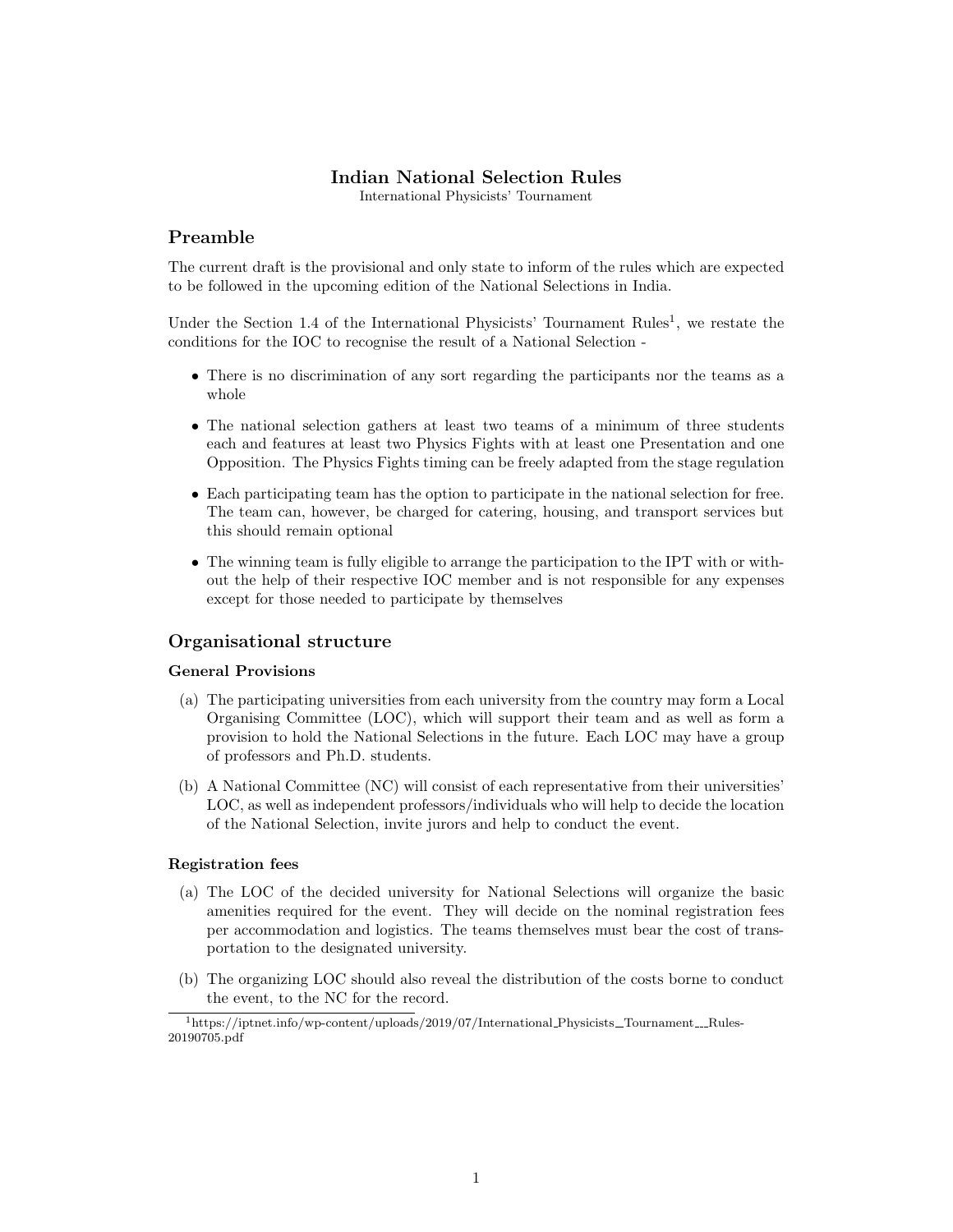# Procedural rules

### Composition of the team

- 1. Every team should consist of 4 to 6 members and up to 2 team leaders.
- 2. Up to 6 members can officially represent to be the part of Physics Fights. There will be three roles of each participant; Reporter, Opponent, and Reviewer. Additional details to their role are given in the "Team's performance in rounds" section.
- 3. Additional participants may join the tournament but will not be allowed to participate in Physics Fights.

### Structure of National Selection

- 1. The National Selection will compose of selective Physics Fights (PFs), leading to final Physics Fight with the top 3 teams.
- 2. In case of participating teams being less than 3, a proposal to form a joint team will be given which upon it's declining by either of the team will be followed with the following PF structure - three fights, reporter and opponent roles only.
- 3. Certain constraints over the kind and number of Physics Fights will be defined from the number of participating teams
	- (a) In case of many teams being 3 three PFs among them, with all components.
	- (b) In case of many teams being 4 to 6 PFs will only have components of Reporter and Opponent.
	- (c) For participating teams being more than 6 PFs will have all the components. A pre-selection (based on report submission) will be organized per the number of teams and the logistics available by the organizing university.
	- (d) The final will always consist of the top 3 teams with all components.
- 4. The LOC of the organizing University will decide on the ordering of the teams for the PFs.

#### The jury

- 1. The jury is nominated and organized by the National Committee (NC). The jury consists of at least three members per Physics Fight, preferably from different universities.
- 2. One member of the jury is nominated as president of the jury by the LOC of the organizing university. Their role is to moderate the discussions and conflicts about jury decisions and performances.
- 3. Team leaders, at least one from each team, may be included in the jury providing the team has a team leader eligible for judging. Multiple jury members from the same university must be distributed uniformly across the fights. Team leaders must not be members of the juries judging their own university's team.
- 4. The LOC, in cooperation with the NC, can decide at its discretion to use or not the team leaders as jury members for any fight.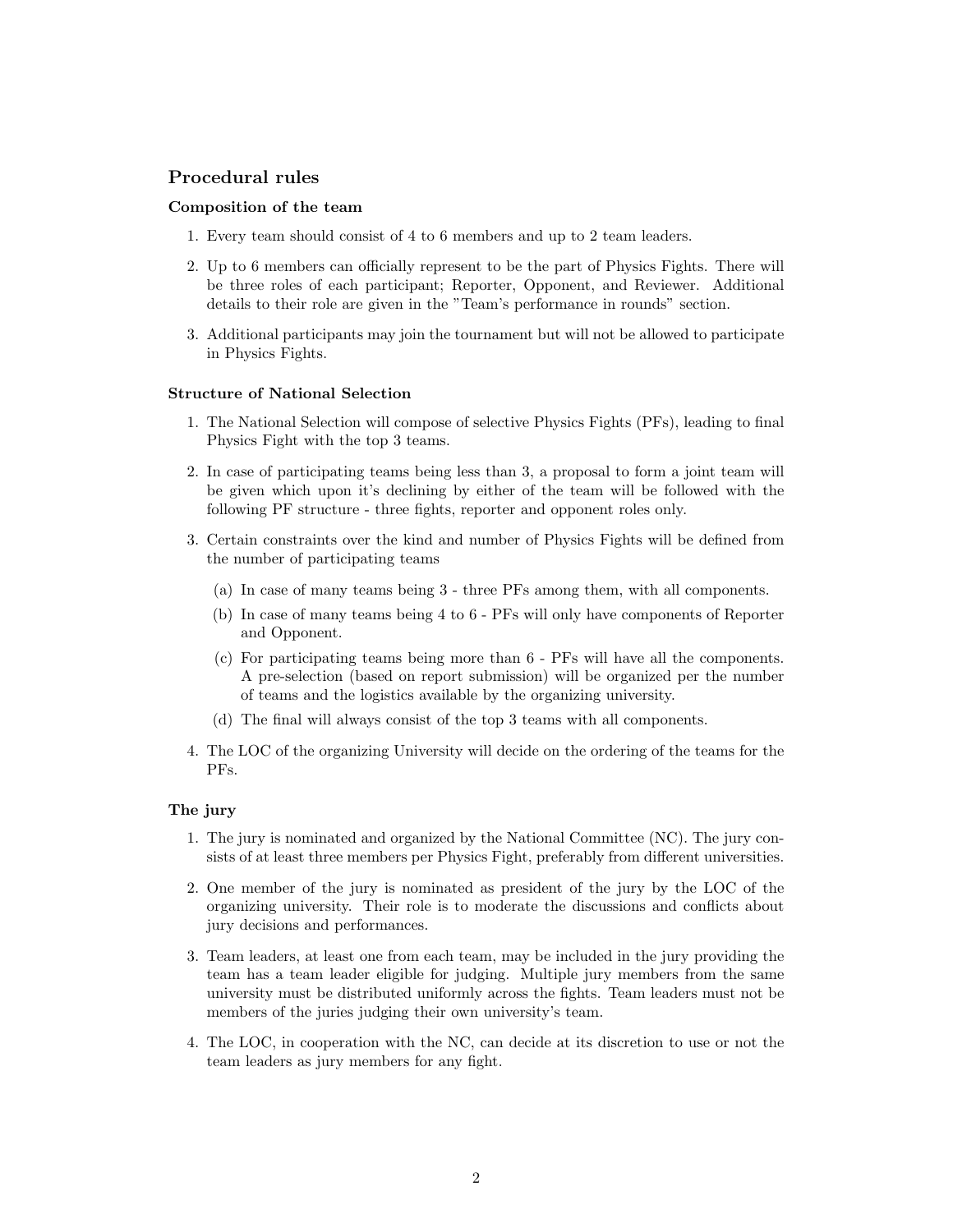## The PF regulations

- 1. Depending on the total number of teams, a PF involves preferably three or, optionally, two and four teams. In the course of a PF, team members are only allowed to communicate with participants of the same PF. Before the beginning of a PF, the jury and the teams are introduced.
- 2. The PF consists of three (or two/four) Rounds. In each Round, a team plays one of the three (four) roles: Reporter, Opponent, Reviewer (Observer) [For two teams the roles are: Reporter and Opponent. In the subsequent rounds of the PF, the teams change their roles according to the following schemes:

| Two teams PF |      |      | Three teams PF |      |      |      | Four teams PF |      |      |      |      |
|--------------|------|------|----------------|------|------|------|---------------|------|------|------|------|
| Round        |      |      | Round          |      |      |      | Round         |      |      |      |      |
| А            | Rep. | Opp. | А              | Rep. | Rev. | Opp. | А             | Rep. | Obs. | Rev. | Opp. |
| B            | Opp. | Rep. | В              | Opp. | Rep. | Rev. |               | Opp. | Rep. | Obs. | Rev. |
|              |      |      |                | Rev. | Opp. | Rep. | С             | Rev. | Opp. | Rep. | Obs. |
|              |      |      |                |      |      |      |               | Obs. | Rev. | Opp. | Rep. |

3. Team captains may choose any available position in the PF (i.e. A, B, C). The order in which the captains choose their positions is determined at the beginning of each PF via the captains' fight. The fight's winner chooses whether he wants to be the first, second or third to write down his team's position. The captain that arrived second in the fight chooses and finally, the teams' positions are decided. The problems for the captains' fights are prepared by the LOC of the organizing university, with available help from NC. The captain fights consist of a challenging little task or test in physics/math, and cannot exceed 3 minutes, except during the final where they can be extended to 30 minutes and multiple problems to solve.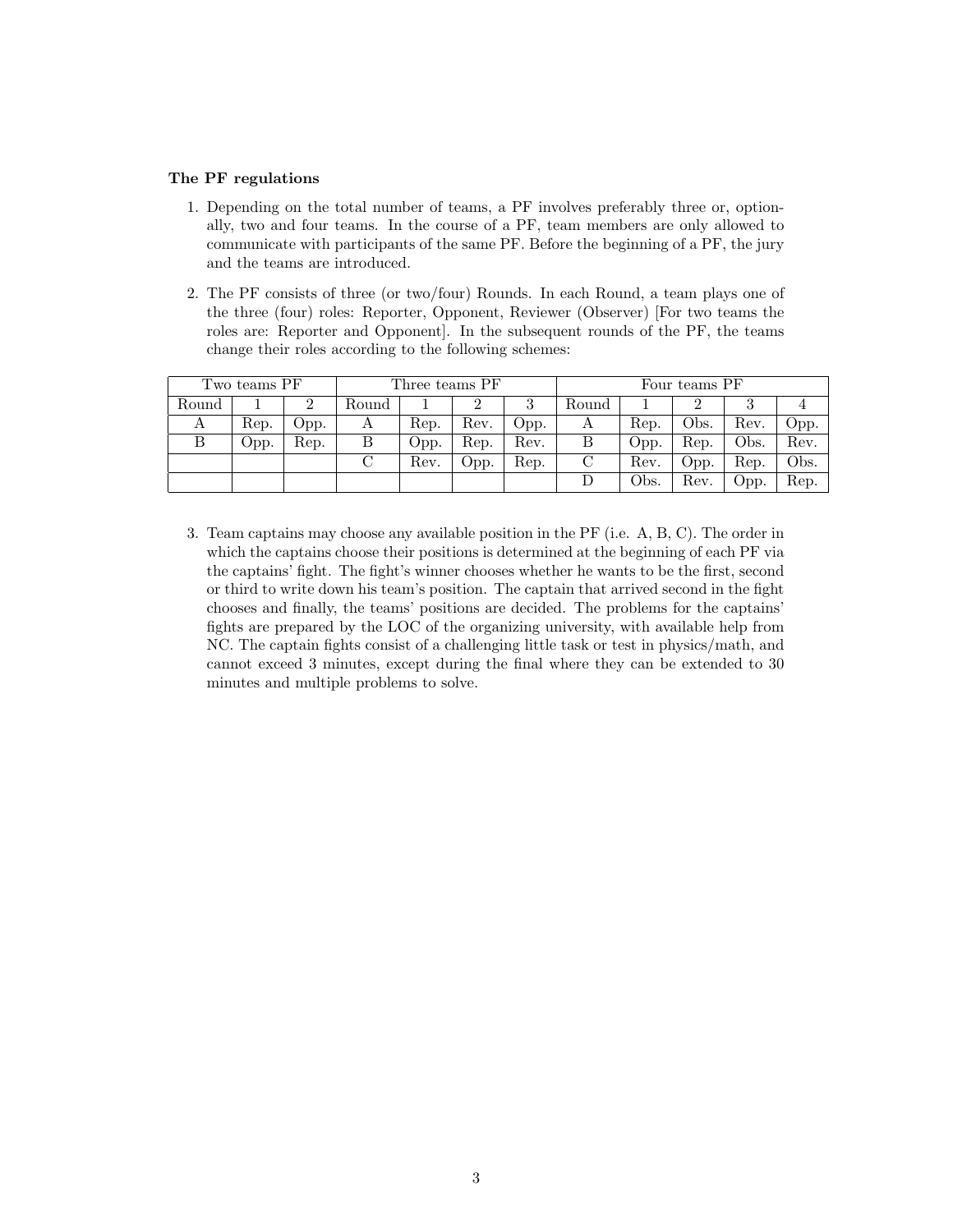## The stage regulations

1. The PF is ruled by a chairperson, selected by the LOC in cooperation with the NC. Each Stage schedule is regulated by the chair according to the following table:

| Table 1: Breakdown of a Physics Fight                          |                                |  |  |  |  |  |  |  |
|----------------------------------------------------------------|--------------------------------|--|--|--|--|--|--|--|
| The performance order in the Stage of PF                       | Reserved time in minutes       |  |  |  |  |  |  |  |
| 01. The Opponent challenges the Reporter to present a problem  |                                |  |  |  |  |  |  |  |
| 02. The Reporter accepts or rejects the challenge              |                                |  |  |  |  |  |  |  |
| 03. Preparation of the Reporter                                | 5                              |  |  |  |  |  |  |  |
|                                                                | $10(12 \text{ for final})$     |  |  |  |  |  |  |  |
| 04. Presentation of the report, Selective PF                   | (10 for two team PF)           |  |  |  |  |  |  |  |
| 05. Clarifying questions from the Opponent to the Reporter and | 2                              |  |  |  |  |  |  |  |
| answers of the Reporter                                        |                                |  |  |  |  |  |  |  |
| 06. Preparation of the Opponent                                | 3                              |  |  |  |  |  |  |  |
| 07. The Opponent's speech                                      | $5(5 \text{ for two team PF})$ |  |  |  |  |  |  |  |
| 08. Discussion between the Reporter and the Opponent           | 5(10 for two team PF)          |  |  |  |  |  |  |  |
| 09. Clarifying questions from the Reviewer to the Reporter and | 2                              |  |  |  |  |  |  |  |
| the Opponent and their answers $(N/A)$ for two team PF)        |                                |  |  |  |  |  |  |  |
| 10. Preparation of the Reviewer $(N/A)$ for two team PF)       |                                |  |  |  |  |  |  |  |
| 11. The Reviewer's Speech $(N/A)$ for two team PF)             | 3                              |  |  |  |  |  |  |  |
| 12. Discussion between the Reviewer, Reporter and the Opponent |                                |  |  |  |  |  |  |  |
| $(N/A)$ for two team PF)                                       | 4                              |  |  |  |  |  |  |  |
| 13. General discussion between the teams (any member of any    | 5                              |  |  |  |  |  |  |  |
| team except Observers) $(N/A)$ for two team PF)                |                                |  |  |  |  |  |  |  |
| 14. Concluding remarks by the Reporter                         |                                |  |  |  |  |  |  |  |
| 15. Questions from the Jury                                    | 6(10 for two team PF)          |  |  |  |  |  |  |  |
| 16. Jury decides marks                                         |                                |  |  |  |  |  |  |  |
| 17. Jury remarks/comments                                      | $4(6 \text{ for two team PF})$ |  |  |  |  |  |  |  |
| Total Time for a physics Fight                                 | 59 (44 for two team $PF$ )     |  |  |  |  |  |  |  |

 $T$ 

- 2. Each team participating in a PF has the right to use one time-out during the whole PF (consisting of three or four rounds). The time-out lasts for one minute and during the time-out, every participant of the round can consult with his team. The time-out cannot be taken during any team's presentation.
- 3. The chair of the fight is responsible for the introduction of the teams and jurors, the captain's fight, timing and fair play in general.

## Security concerns

- 1. The participants can ask the National Representative at the latest three weeks in advance for supplementary safety material (wooden box, safety walls, etc...) to be used during the tournament. Providing or not this material is at the discretion of the LOC of the organizing University.
- 2. The chairperson can forbid the participants to experiment live if they think the safety of the public and/or of the jury is compromised. Before the tournament, the participants can ask the LOC if they are unsure about the possibility of the experiment.
- 3. During the competition, the participant(s) experimenting will not hold the organizers responsible for any damage or injury which may result thereof.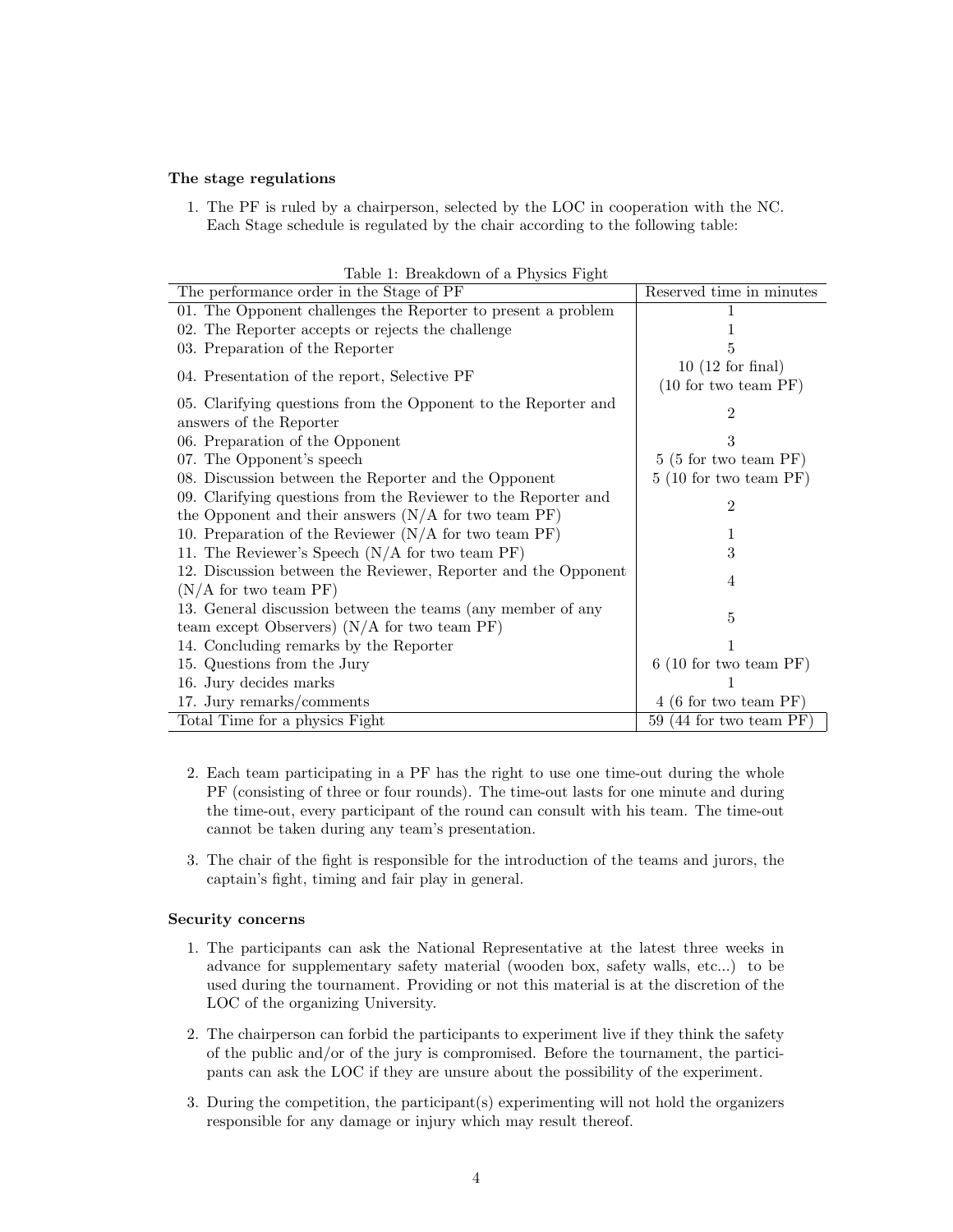### Team's performance in rounds

The following section is inherited from Section 2.6 of the International Physicists' Tournament Rules

- 1. The Reporter presents the essence of the solution to the problem, attracting the attention of the audience to the main physical ideas and conclusions. It is strongly recommended that the Reporter presents some original ideas and compares his theoretical results with those obtained by self- made experiments, when possible.
- 2. The Opponent puts questions to the Reporter and criticizes the report, pointing to qualities and/or possible inaccuracies and errors in the understanding of the problem and the solution. The Opponent analyses the advantages and drawbacks of both the solution and the presentation of the Reporter. The discussion between the Opponent and Reporter should focus on how to correct or improve the Reporter solution. Some experimental results obtained by the Opponent that exhibit the inconsistencies of the Reporter's model and/or short calculations that show the errors or non-feasibility of Reporter's theory towards applications can be presented in a very brief way. The Jury should decide on the relevance of such elements for the discussion. At the end of the discussion, the participants should agree on what can be changed/improved on the Reporter solution.
- 3. The Reviewer presents a summary of the presentation of the Reporter and Opponent. The Reviewer presentation should mention in particular if the discussion between the Reporter and Opponent has been fruitful or not, and why. The Reviewer can mention which aspects of the problem could have been addressed, but cannot mention his results on the problem. The main goal of the Reviewer is to summarise the work done by the Reporter and the Opponent as from a jury member's point of view, to help the jury decide their marks. In the following discussion between all the participants, the Reviewer will moderate the discussion between the Reporter and Opponent, helping them to focus on the most important physical points of the problem.
- 4. The Observer does not participate in the PF.
- 5. During a PF only one member of a team takes the floor as an Opponent or a Reviewer but there can be up to two Reporters during the Reporter's presentation. Other members of the teams are allowed to help with the presentations technically. There are no limitations on communication between team members during the preparation time. The team members are allowed to give their players brief remarks in written form at any time, except for the Reporter's, Opponent's and Reviewer's presentations.
- 6. No member of a team is allowed to take the floor more than twice during a PF. Furthermore, during the Final PF, any team member can take the floor only once.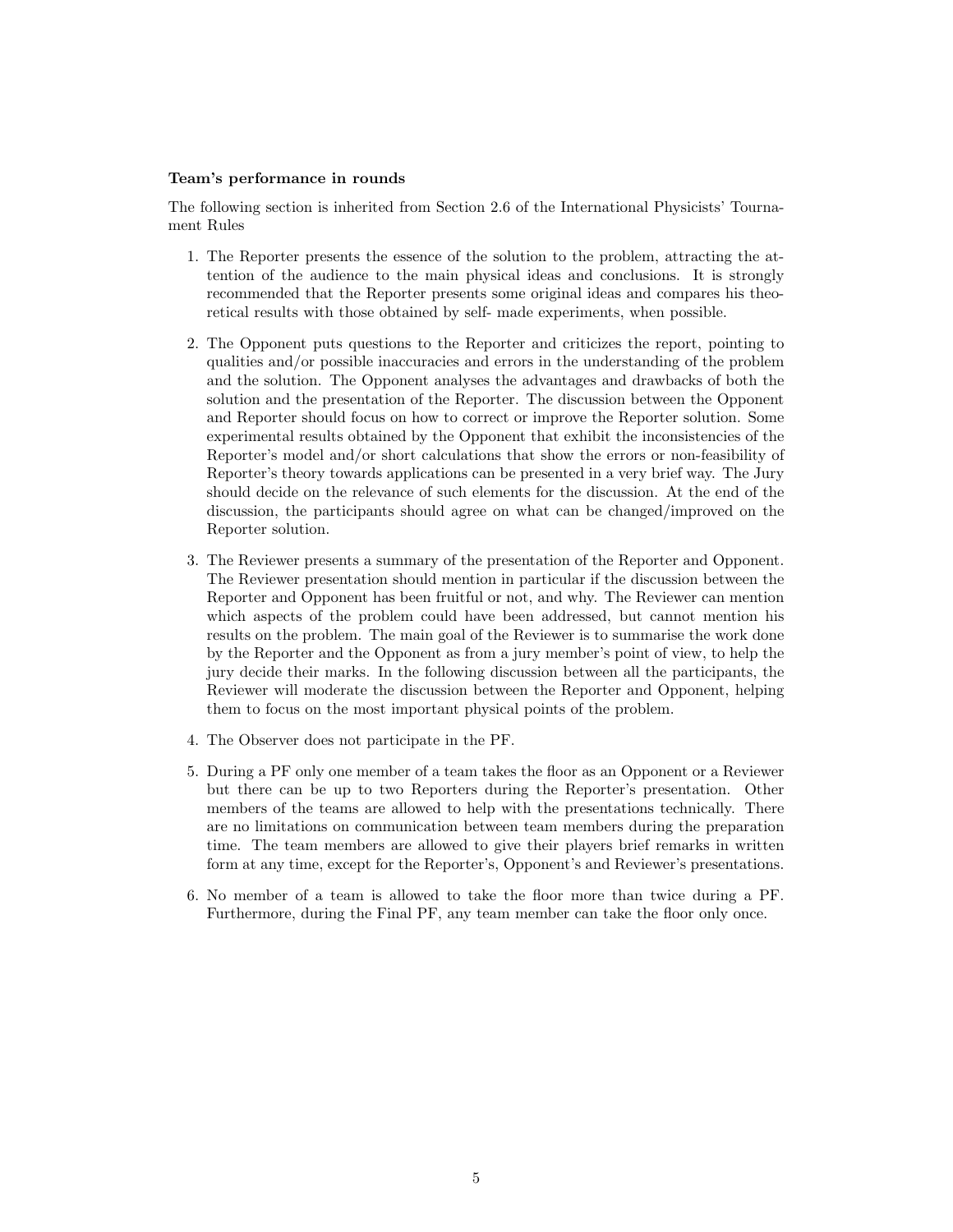#### The rules of the problem challenges and rejections

- 1. All problems presented during a PF must be different.
- 2. The Opponent may challenge the Reporter on any problem except a problem that:
	- (a) was permanently rejected by the Reporter earlier;
	- (b) was presented by the Reporter earlier;
	- (c) was opposed by the Opponent earlier;
	- (d) was presented by the Opponent earlier.

If there are no problems left to challenge, the bans  $(d)$ ,  $(c)$ ,  $(b)$ ,  $(a)$  are successively removed, in that order.

- 3. The Reporter may tactically reject the challenge of three different problems in each PF without penalty. In addition to this, each team has one free permanent rejection which may be used at any moment, and without penalty.
- 4. Every rejection in addition to those defined above is considered as a permanent rejection and induces a penalty. For each incurred penalty the coefficient of the Reporter is decreased by 0.1. This reduction continues to apply during the following PFs.
- 5. Permanent rejections, once made, apply to current and all future PFs.

### The grading

- 1. After each stage the jury grades the teams, taking into account the presentations, questions, answers to the questions and participation in the discussion.
- 2. Each jury member shows integer marks from 1 to 10.
	- (a) If there are four or five jury members the lowest mark is discarded if there are six or seven jury members one lowest and one highest mark is discarded.
	- (b) The jury members cannot be larger than seven.
- 3. This sum is used to calculate the mean mark for the team. The mean marks are multiplied by different coefficients: 3.0 or less (see section — "The rules of problem challenges and rejections") for the Reporter, 2.0 for the Opponent, 1.0 for the Reviewer and then transformed into points.

### Extra points and the total sum of points

The following section is inherited from Section 2.9 of the International Physicists' Tournament Rules

- 1. For a team in a PF the Sum of Points (SP) is the sum of mean marks, multiplied by the corresponding coefficients and rounded to one hundredth. Additionally, the team which won the PF receives 2 additional points and the team which arrived second receives 1 extra point. In the case of ex aequo, 3 points are divided between all teams that won the first place in the PF.
- 2. The Total Sum of Points (TSP) of a team is equal to the sum of SPs in all PFs. The number of Fights Won (FW) is the number of PFs, in which a team received the highest SP among the three or four teams participating in the same PF.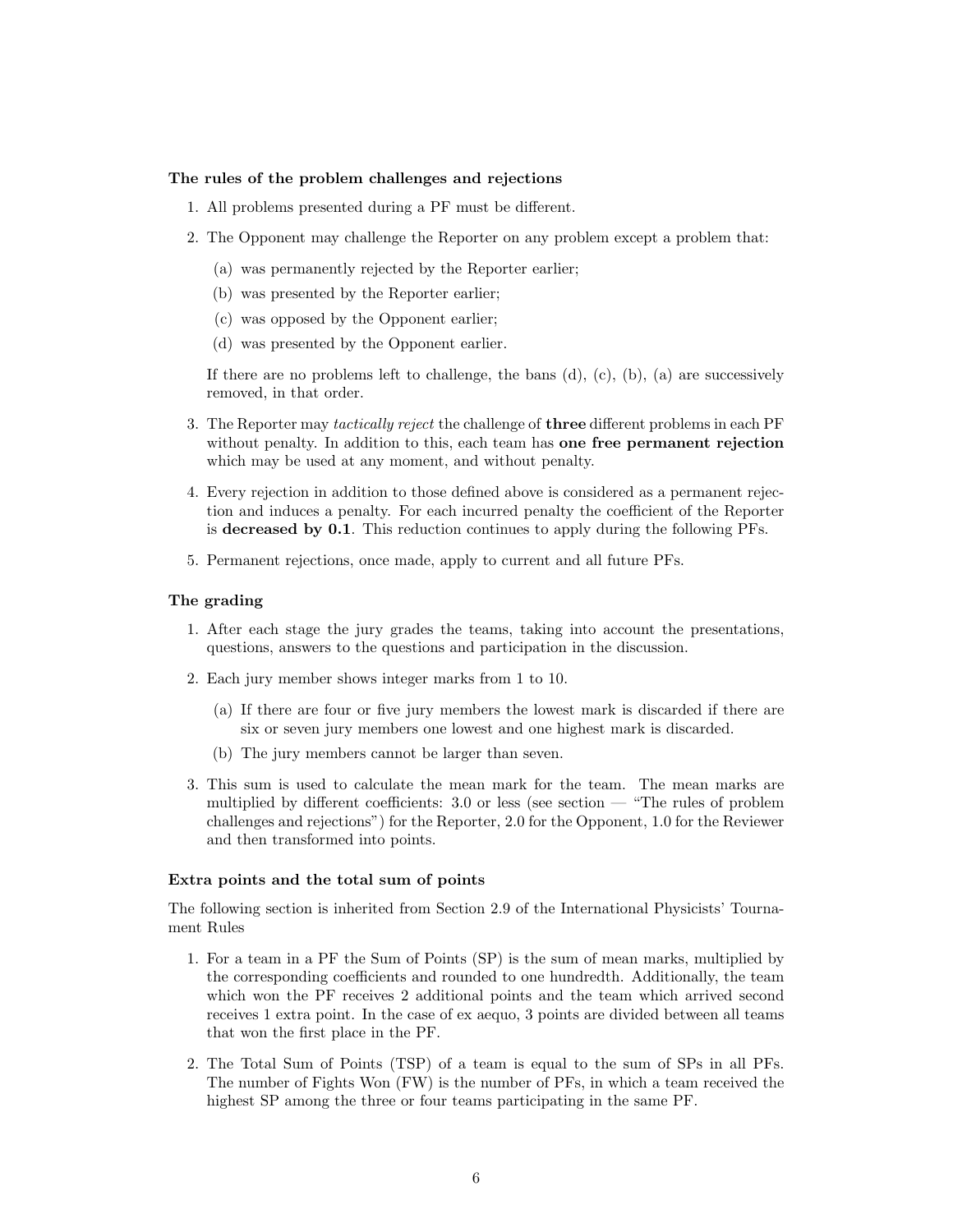## The final

- 1. Three teams are qualified in the finals.
- 2. The teams participating in the final choose the problems they will report themselves and proclaim them at a meeting of all the finalists. The teams choose the problems based on their previous rankings. No team can choose a problem already chosen by another team.
- 3. The podium order is decided by the points awarded during the final only.

## Research ethics requirements and Penalties

We completely abide by the rules inherited from section 2.12 of the International Physicists' Tournament Rules in regards to penalties given to a team that does not follow the ethic requirements as given -

- 1. All the equations, their derivations as well as simulation and experimental results must be documented properly, with clear links to all the sources used.
- 2. The participant's original work and results must be documented either in the main part of the presentation or on additional slides that must be presented upon request. The documentation must be detailed enough to establish the authorship of the work:
	- (a) For a theoretical result, it is advised to have all the calculations leading to this result on additional slides.
	- (b) For numerical simulations, it is advised to prepare the program source as well as some tables or plots from its output.
	- (c) For the experimental work, it is requested to have a photo/video of the experimental setup in the main part of the presentation.

Questions can be asked during or after the fights by the jury members about a specific part of the setup or certain data points; it is thus advised to have enough supplementary material to answer any questions related to the steps of the experimental process.

- 3. The opposing and the reviewing teams are allowed to request the documentation listed above and to point out to the jury the acts of plagiarism if they are discovered. The jury members take into account the penalties listed below when grading the presentation. In case of serious fouls (described in 5.b), additional punishment measures are applied.
- 4. If an act of plagiarism is discovered after the PF, the jury reserves a right to apply punishment measures in the period between the selective PF and the final, if the foul happened during the selective PF, or within one year after the final, in which the act of plagiarism occurred.
- 5. Actions and behavior that may be considered as cheating or plagiarism trigger punishment measures upon the offending team. The possible measures are:
	- (a) Minor punishments are applied in case of light fouls. This implies actions that may lead the jury members to believe that the results are produced by the presenter team, while they are not:
		- not stating the source of the general-knowledge formula used for the further derivations results in a warning.